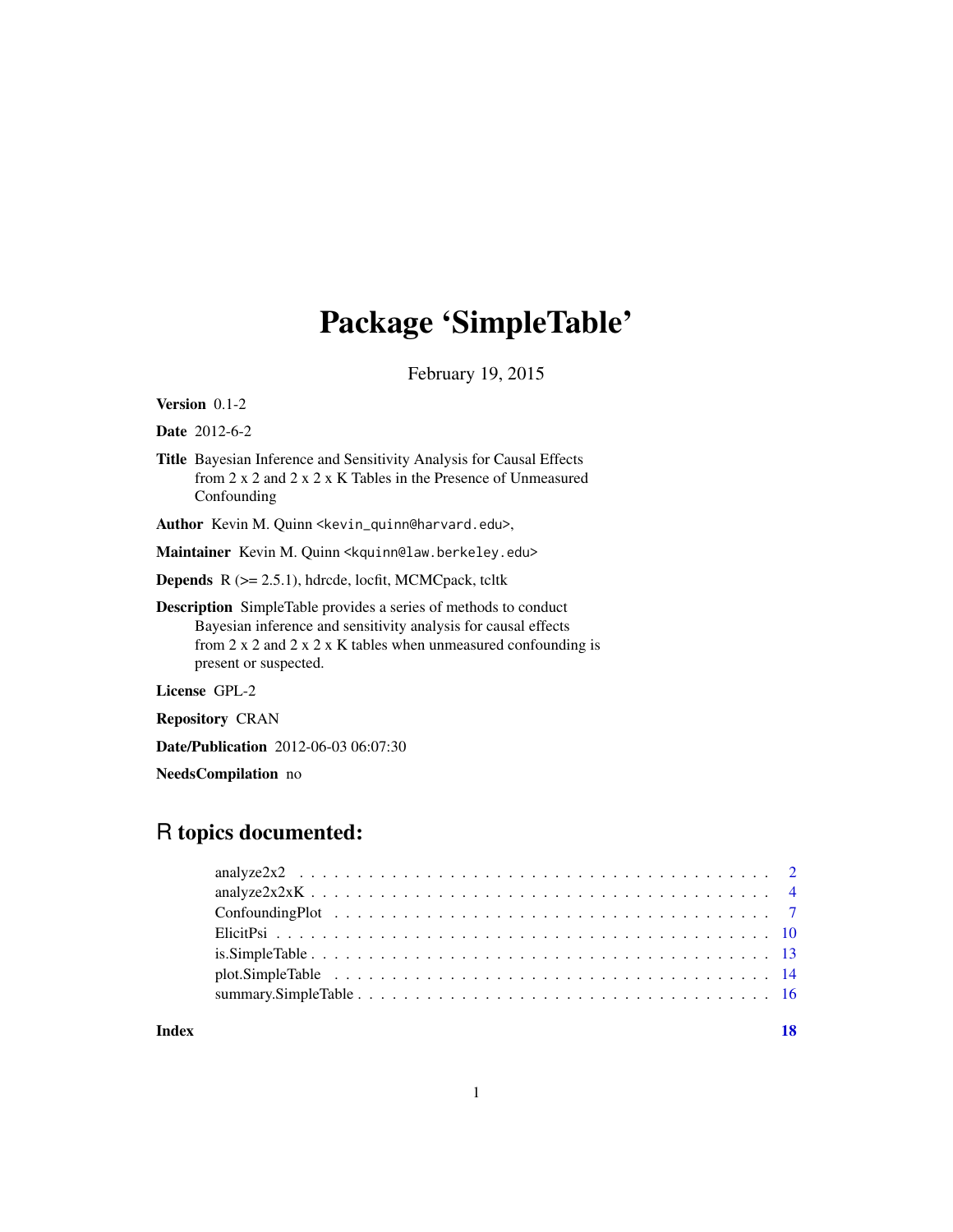<span id="page-1-1"></span><span id="page-1-0"></span>

#### Description

analyze2x2 performs a causal Bayesian analysis of a 2 x 2 table in which it is assumed that unmeasured confounding is present. The binary treatment variable is denoted  $X = 0$  (control), 1 (treatment); and the binary outcome variable is denoted  $Y = 0$  (failure), 1 (success). The notation and terminology are from Quinn (2008).

## Usage

```
analyze2x2(C00, C01, C10, C11, a00, a01, a10, a11,
          b00, b01, b10, b11, c00, c01, c10, c11, nsamp = 50000)
```

| C00             | The number of observations in $(X = 0, Y = 0)$ cell of the table. In other words,<br>the number of observations that received control and failed.                                                                                                                                                                      |
|-----------------|------------------------------------------------------------------------------------------------------------------------------------------------------------------------------------------------------------------------------------------------------------------------------------------------------------------------|
| C01             | The number of observations in $(X = 0, Y = 1)$ cell of the table. In other words,<br>the number of observations that received control and succeeded.                                                                                                                                                                   |
| C10             | The number of observations in $(X = 1, Y = 0)$ cell of the table. In other words,<br>the number of observations that received treatment and failed.                                                                                                                                                                    |
| C <sub>11</sub> | The number of observations in $(X = 1, Y = 1)$ cell of the table. In other words,<br>the number of observations that received treatment and succeeded.                                                                                                                                                                 |
| a00             | One of four parameters (with a01, a10, and a11 governing the Dirichlet prior<br>for $\theta$ (the joint probabilities of X and Y). This prior has the effect of adding<br>a00 - 1 observations to the $(X = 0, Y = 0)$ cell of the table.                                                                              |
| a01             | One of four parameters (with a00, a10, and a11 governing the Dirichlet prior<br>for $\theta$ (the joint probabilities of X and Y). This prior has the effect of adding<br>a01 - 1 observations to the $(X = 0, Y = 1)$ cell of the table.                                                                              |
| a10             | One of four parameters (with a00, a01, and a11 governing the Dirichlet prior<br>for $\theta$ (the joint probabilities of X and Y). This prior has the effect of adding<br>a10 - 1 observations to the $(X = 1, Y = 0)$ cell of the table.                                                                              |
| a11             | One of four parameters (with a00, a01, and a10 governing the Dirichlet prior<br>for $\theta$ (the joint probabilities of X and Y). This prior has the effect of adding<br>a11 - 1 observations to the $(X = 1, Y = 1)$ cell of the table.                                                                              |
| <b>b00</b>      | One of two parameters (with c00) governing the beta prior for the distribution of<br>potential outcome types within the $(X = 0, Y = 0)$ cell of the table. This prior<br>adds the same information as would be gained from observing b00 - 1 Helped<br>units in the $(X = 0, Y = 0)$ cell of the table.               |
| b01             | One of two parameters (with $c^{01}$ ) governing the beta prior for the distribution of<br>potential outcome types within the $(X = 0, Y = 1)$ cell of the table. This prior<br>adds the same information as would be gained from observing b01 - 1 Always<br>Succeed units in the $(X = 0, Y = 1)$ cell of the table. |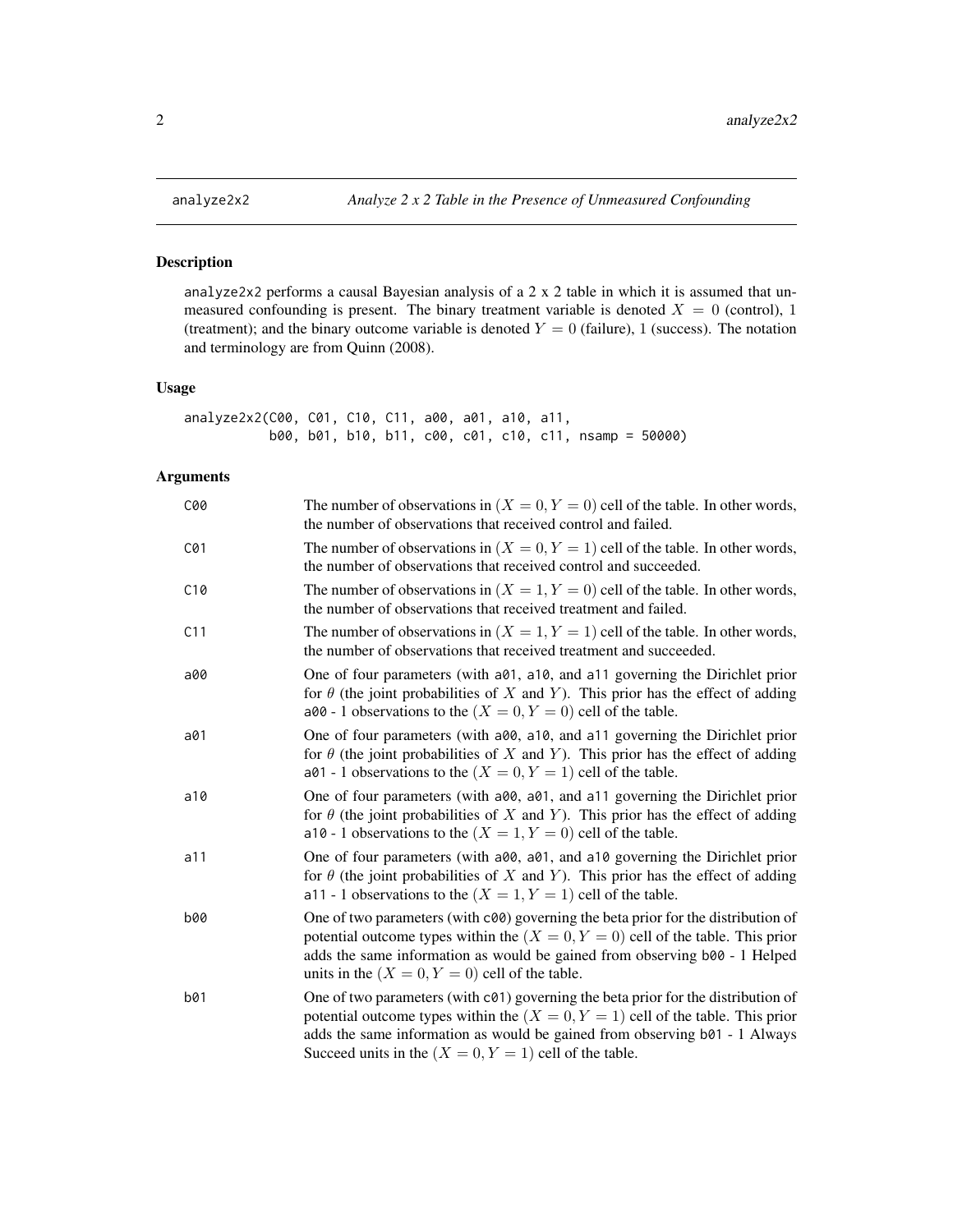<span id="page-2-0"></span>

| b10   | One of two parameters (with c10) governing the beta prior for the distribution<br>of potential outcome types within the $(X = 1, Y = 0)$ cell of the table. This<br>prior adds the same information as would be gained from observing b10 - 1 Hurt<br>units in the $(X = 1, Y = 0)$ cell of the table.           |
|-------|------------------------------------------------------------------------------------------------------------------------------------------------------------------------------------------------------------------------------------------------------------------------------------------------------------------|
| b11   | One of two parameters (with c11) governing the beta prior for the distribution of<br>potential outcome types within the $(X = 1, Y = 1)$ cell of the table. This prior<br>adds the same information as would be gained from observing b11 - 1 Always<br>Succeed units in the $(X = 1, Y = 1)$ cell of the table. |
| c00   | One of two parameters (with b00) governing the beta prior for the distribution of<br>potential outcome types within the $(X = 0, Y = 0)$ cell of the table. This prior<br>adds the same information as would be gained from observing b00 - 1 Never<br>Succeed units in the $(X = 0, Y = 0)$ cell of the table.  |
| c01   | One of two parameters (with b01) governing the beta prior for the distribution<br>of potential outcome types within the $(X = 0, Y = 1)$ cell of the table. This<br>prior adds the same information as would be gained from observing c01 - 1 Hurt<br>units in the $(X = 0, Y = 1)$ cell of the table.           |
| c10   | One of two parameters (with b10) governing the beta prior for the distribution of<br>potential outcome types within the $(X = 1, Y = 0)$ cell of the table. This prior<br>adds the same information as would be gained from observing c10 - 1 Never<br>Succeed units in the $(X = 1, Y = 0)$ cell of the table.  |
| c11   | One of two parameters (with b11) governing the beta prior for the distribution of<br>potential outcome types within the $(X = 1, Y = 1)$ cell of the table. This prior<br>adds the same information as would be gained from observing b11 - 1 Helped<br>units in the $(X = 1, Y = 1)$ cell of the table.         |
| nsamp | Size of the Monte Carlo sample used to summarize the posterior.                                                                                                                                                                                                                                                  |

analyze2x2 performs the Bayesian analysis of a 2 x 2 table described in Quinn (2008). summary and plot methods can be used to examine the output.

## Value

An object of class SimpleTable.

## Author(s)

Kevin M. Quinn

## References

Quinn, Kevin M. 2008. "What Can Be Learned from a Simple Table: Bayesian Inference and Sensitivity Analysis for Causal Effects from 2 x 2 and 2 x 2 x K Tables in the Presence of Unmeasured Confounding." Working Paper.

## See Also

[ConfoundingPlot](#page-6-1), [analyze2x2xK](#page-3-1), [ElicitPsi](#page-9-1), [summary.SimpleTable](#page-15-1), [plot.SimpleTable](#page-13-1)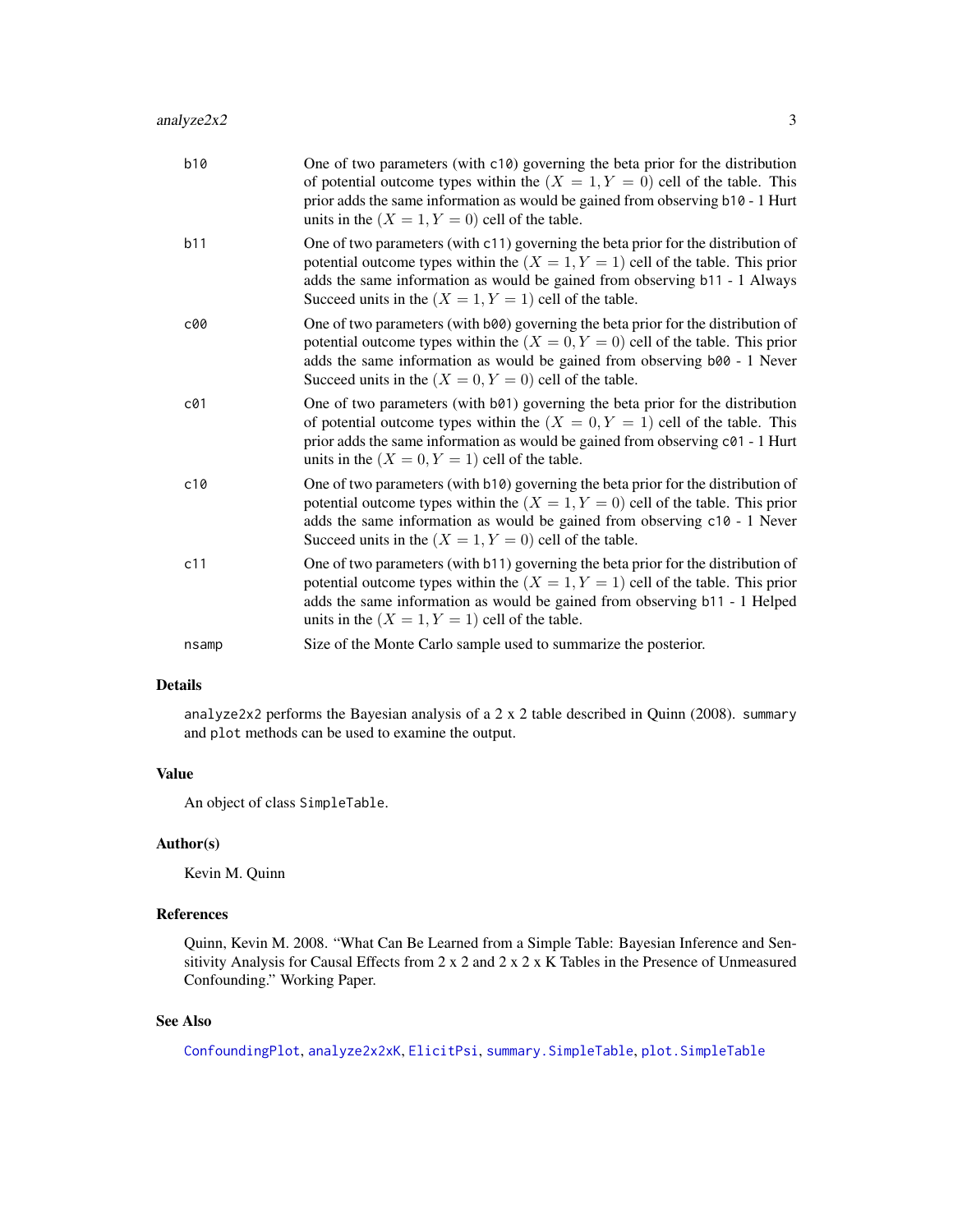#### Examples

```
## Not run:
## Example from Quinn (2008)
## (original data from Oliver and Wolfinger. 1999.
## ``Jury Aversion and Voter Registration.''
## American Political Science Review. 93: 147-152.)
##
## Y=0 Y=1
## X=0 19 143
## X=1 114 473
##
## uniform prior on the potential outcome distributions
S.unif <- analyze2x2(C00=19, C01=143, C10=114, C11=473,
                    a00=.25, a01=.25, a10=.25, a11=.25,
                    b00=1, c00=1, b01=1, c01=1,
                    b10=1, c10=1, b11=1, c11=1)
summary(S.unif)
plot(S.unif)
## a prior belief in an essentially negative monotonic treatment effect
S.mono <- analyze2x2(C00=19, C01=143, C10=114, C11=473,
                    a00=.25, a01=.25, a10=.25, a11=.25,
    b00=0.02, c00=10, b01=25, c01=3,
                    b10=3, c10=25, b11=10, c11=0.02)
summary(S.mono)
plot(S.mono)
## End(Not run)
```
<span id="page-3-1"></span>

analyze2x2xK *Analyze 2 x 2 x K Table in the Presence of Unmeasured Confounding*

#### Description

analyze2x2xK performs a causal Bayesian analysis of a  $2 \times 2 \times K$  table in which it is assumed that unmeasured confounding is present. The binary treatment variable is denoted  $X = 0$  (control), 1 (treatment); the binary outcome variable is denoted  $Y = 0$  (failure), 1 (success); and the categorical measured confounder is denoted  $W = 0, \ldots, K - 1$ . The notation and terminology are from Quinn (2008).

#### Usage

```
analyze2x2xK(SimpleTableList, Wpriorvector)
```
<span id="page-3-0"></span>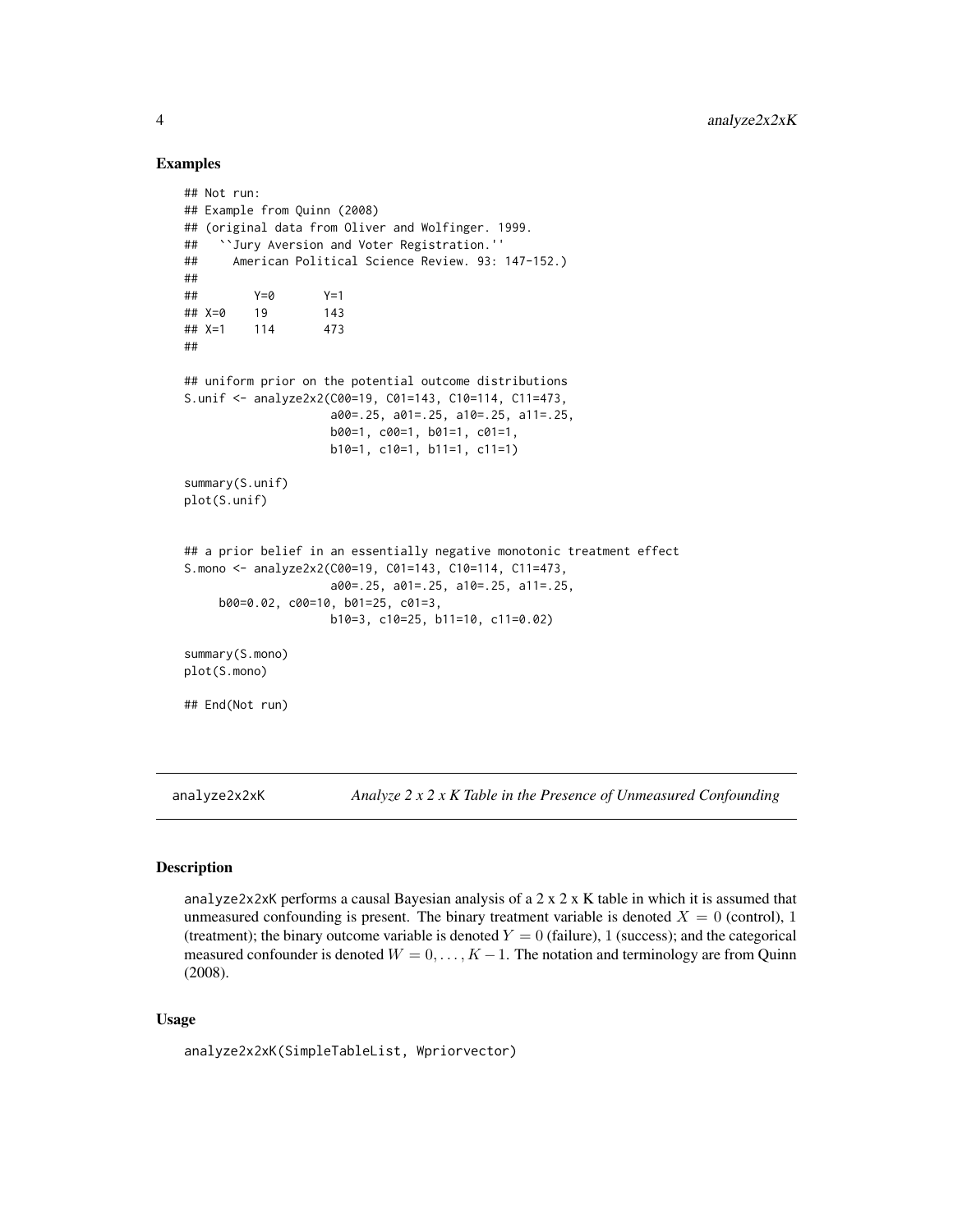## <span id="page-4-0"></span> $analyze2x2xK$  5

## Arguments

| SimpleTableList |                                                                                                                                                                                                               |
|-----------------|---------------------------------------------------------------------------------------------------------------------------------------------------------------------------------------------------------------|
|                 | A list of K SimpleTable objects formed by using analyze2x2 to analyze the<br>K conditional $(X, Y)$ tables given each level of the measured confounder W.                                                     |
| Wpriorvector    | K-vector giving the parameters of the Dirichlet prior for $\phi$ where $\phi_k \equiv Pr(W =$<br>k) for $k = 0, , K - 1$ . The kth element of Wpriorvector corresponds to the<br><i>k</i> th element of $W$ . |

## Details

analyze2x2xK performs the Bayesian analysis of a 2 x 2 x K table described in Quinn (2008). summary and plot methods can be used to examine the output.

## Value

An object of class SimpleTable.

## Author(s)

Kevin M. Quinn

## References

Quinn, Kevin M. 2008. "What Can Be Learned from a Simple Table: Bayesian Inference and Sensitivity Analysis for Causal Effects from 2 x 2 and 2 x 2 x K Tables in the Presence of Unmeasured Confounding." Working Paper.

#### See Also

[ConfoundingPlot](#page-6-1), [analyze2x2](#page-1-1), [ElicitPsi](#page-9-1), [summary.SimpleTable](#page-15-1), [plot.SimpleTable](#page-13-1)

## Examples

|    | ## Not run:                                            |                 |       |  |
|----|--------------------------------------------------------|-----------------|-------|--|
|    | ## Example from Quinn (2008)                           |                 |       |  |
|    | ## (original data from Oliver and Wolfinger. 1999.     |                 |       |  |
| ## | "Jury Aversion and Voter Registration."                |                 |       |  |
|    | American Political Science Review. 93: 147-152.)<br>## |                 |       |  |
| ## |                                                        |                 |       |  |
| ## |                                                        |                 |       |  |
| ## |                                                        | $W = Q$         |       |  |
| ## |                                                        | $Y = \emptyset$ | $Y=1$ |  |
| ## | X=0                                                    | $\mathbf{1}$    | 21    |  |
| ## | $X=1$                                                  | 10              | 93    |  |
| ## |                                                        |                 |       |  |
| ## |                                                        |                 |       |  |
| ## | $W = 1$                                                |                 |       |  |
| ## |                                                        | $Y = \emptyset$ | $Y=1$ |  |
| ## | $X=0$                                                  | - 5             | 32    |  |
| ## | $X=1$                                                  | 27              | 92    |  |
| ## |                                                        |                 |       |  |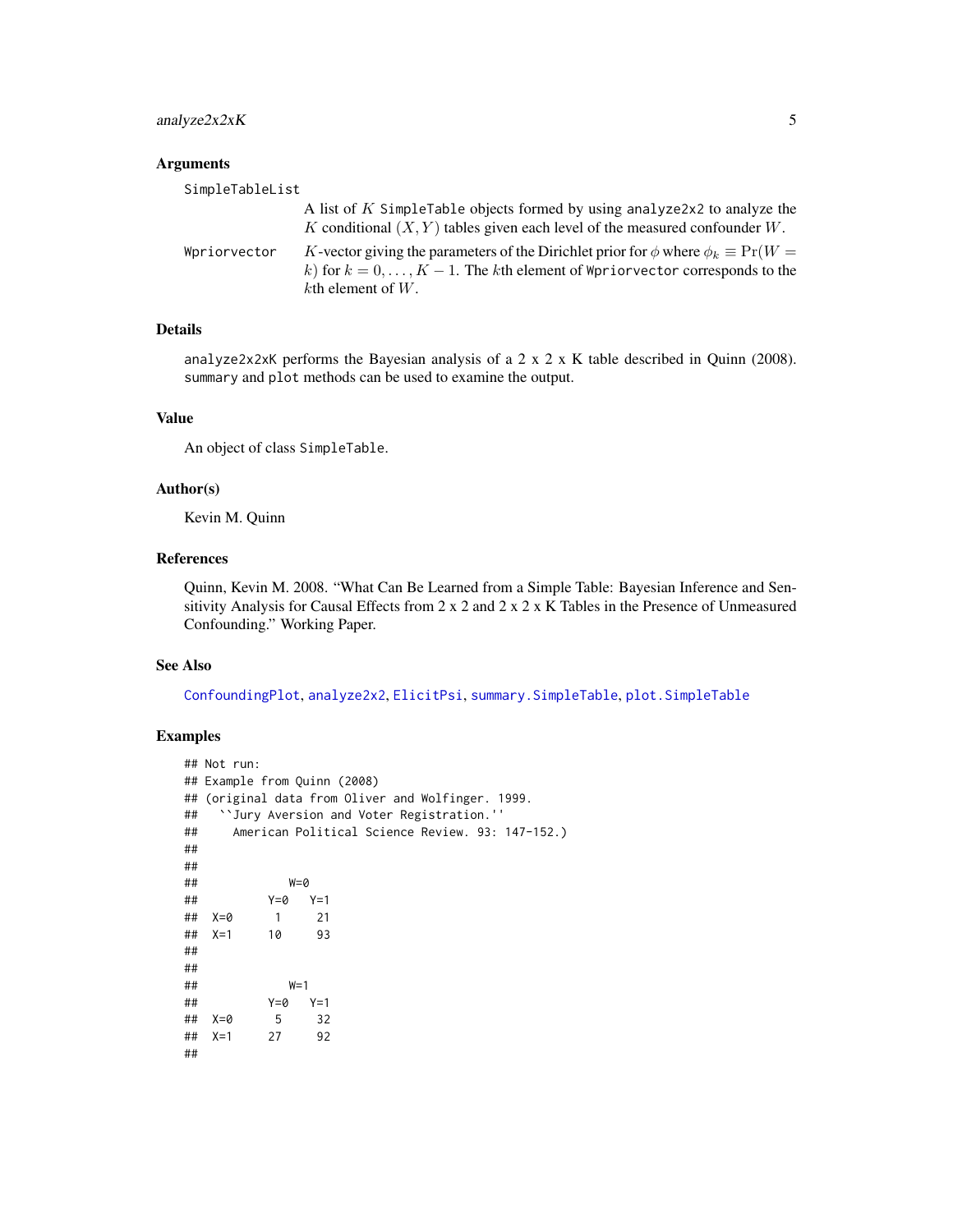| ## |       |                 |         |
|----|-------|-----------------|---------|
| ## |       |                 | W=2     |
| ## |       | $Y = \emptyset$ | $Y = 1$ |
| ## | $X=0$ | 4               | 44      |
| ## | $X=1$ | 52              | 186     |
| ## |       |                 |         |
| ## |       |                 |         |
| ## |       | $W = 3$         |         |
| ## |       | Y=0             | $Y=1$   |
| ## | $X=0$ | 7               | 20      |
| ## | $X=1$ | 19              | 47      |
| ## |       |                 |         |
| ## |       |                 |         |
| ## |       |                 | $W = 4$ |
| ## |       | $Y = \emptyset$ | $Y=1$   |
| ## | $X=0$ | $\overline{2}$  | 26      |
| ## | $X=1$ | 6               | 55      |
| ## |       |                 |         |

## a prior belief in an essentially negative monotonic treatment effect ## with the largest effects among those for whom W <= 2

S.mono.0 <- analyze2x2(C00=1, C01=21, C10=10, C11=93, a00=.25, a01=.25, a10=.25, a11=.25, b00=0.02, c00=10, b01=25, c01=3, b10=3, c10=25, b11=10, c11=0.02) S.mono.1 <- analyze2x2(C00=5, C01=32, C10=27, C11=92, a00=.25, a01=.25, a10=.25, a11=.25, b00=0.02, c00=10, b01=25, c01=3, b10=3, c10=25, b11=10, c11=0.02) S.mono.2 <- analyze2x2(C00=4, C01=44, C10=52, C11=186, a00=.25, a01=.25, a10=.25, a11=.25, b00=0.02, c00=10, b01=25, c01=3, b10=3, c10=25, b11=10, c11=0.02) S.mono.3 <- analyze2x2(C00=7, C01=20, C10=19, C11=47, a00=.25, a01=.25, a10=.25, a11=.25, b00=0.02, c00=10, b01=15, c01=1, b10=1, c10=15, b11=10, c11=0.02) S.mono.4 <- analyze2x2(C00=2, C01=26, C10=6, C11=55,

a00=.25, a01=.25, a10=.25, a11=.25, b00=0.02, c00=10, b01=15, c01=1, b10=1, c10=15, b11=10, c11=0.02) S.mono.all <- analyze2x2xK(list(S.mono.0, S.mono.1, S.mono.2, S.mono.3, S.mono.4), c(0.2, 0.2, 0.2, 0.2, 0.2))

summary(S.mono.all)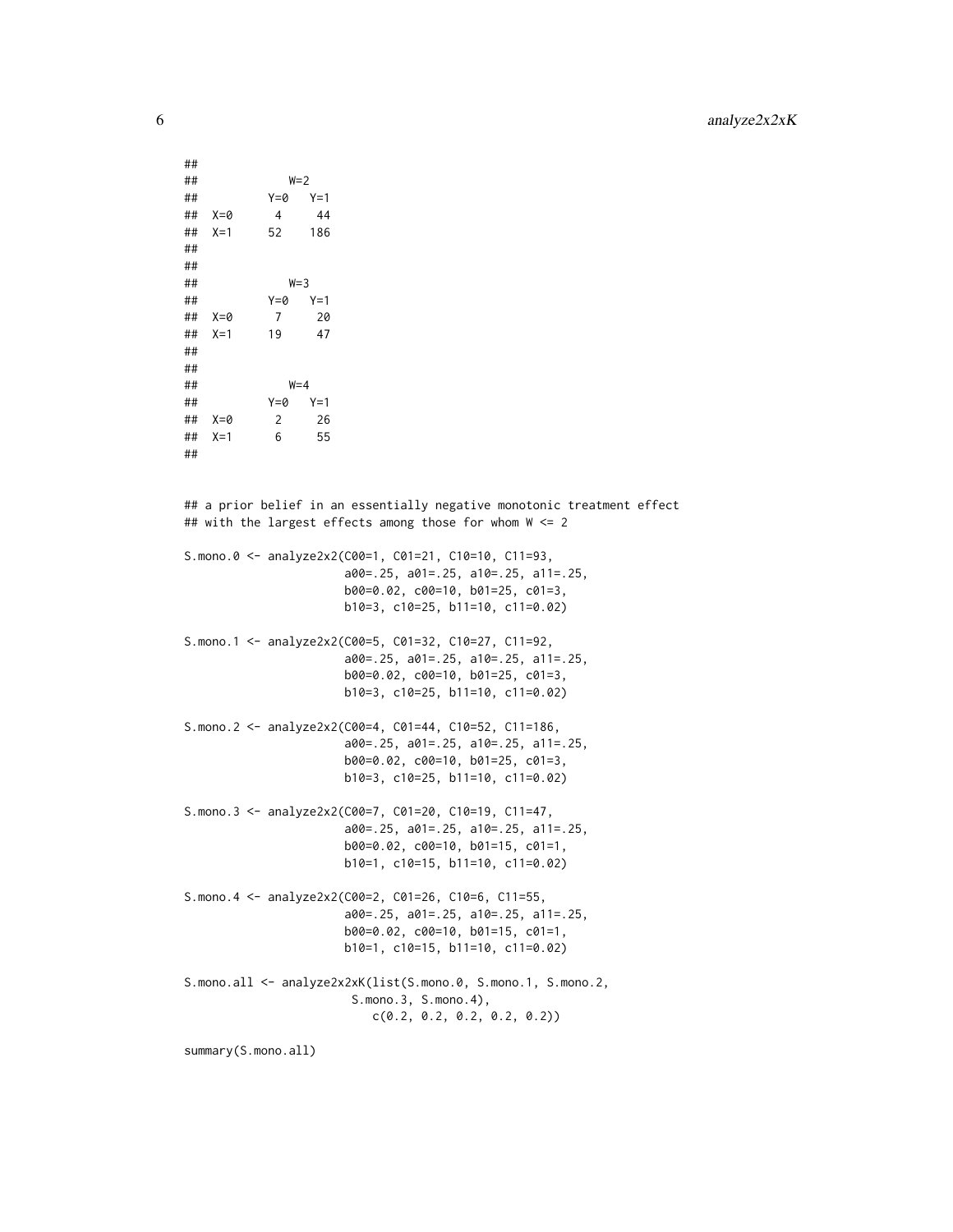## <span id="page-6-0"></span>ConfoundingPlot 7

plot(S.mono.all)

## End(Not run)

<span id="page-6-1"></span>ConfoundingPlot *Confounding Plot of Quinn (2008)*

## Description

ConfoundingPlot implements the "confounding plot" discussed in Quinn (2008). This plot displays, in the context of binary treatment ( $X = 0$ : control, 1: treatment) and binary outcome ( $Y = 0$ : failure, 1: success), all types of unmeasured confounding that would keep a true causal effect of interest within some user-defined tolerance of the estimated causal effect.

## Usage

```
ConfoundingPlot(theta00, theta01, theta10, theta11,
                conditioning = c("None", "Treated", "Control"),
                PrY1.setX0 = NULL, PrY1.setX1 = NULL,
                PrY1.setX0.withinTreated = NULL,
                PrY1.setX1.withinControl = NULL,
                epsilon = 0.025, color = "black", legend = FALSE)
```

| theta00      | The <i>observed</i> joint probability that X is control and Y is failure ( $Pr(X =$<br>$(0, Y = 0)$ ). In a 2 x 2 table in which $C_{00}$ is the number of observations in<br>the $(X = 0, Y = 0)$ cell and in which there are C total observations one can<br>consistently estimate the tall with $C_{00}/C$ .                           |
|--------------|-------------------------------------------------------------------------------------------------------------------------------------------------------------------------------------------------------------------------------------------------------------------------------------------------------------------------------------------|
| theta01      | The <i>observed</i> joint probability that X is control and Y is success ( $Pr(X =$<br>$(0, Y = 1)$ ). In a 2 x 2 table in which $C_{01}$ is the number of observations in<br>the $(X = 0, Y = 1)$ cell and in which there are C total observations one can<br>consistently estimate the ta $\theta$ 1 with $C_{01}/C$ .                  |
| theta10      | The <i>observed</i> joint probability that X is treatment and Y is failure ( $Pr(X =$<br>$(1, Y = 0)$ ). In a 2 x 2 table in which $C_{10}$ is the number of observations in<br>the $(X = 1, Y = 0)$ cell and in which there are C total observations one can<br>consistently estimate the tall with $C_{10}/C$ .                         |
| theta11      | The <i>observed</i> joint probability that X is treatment and Y is success ( $Pr(X =$<br>$1, Y = 1$ ). In a 2 x 2 table in which $C_{11}$ is the number of observations in<br>the $(X = 1, Y = 1)$ cell and in which there are C total observations one can<br>consistently estimate the tall with $C_{11}/C$ .                           |
| conditioning | A string detailing whether the post-intervention distribution, and hence the esti-<br>mand of interest, is restricted to a particular subgroup. Possible values are: None,<br>Treated, and Control. If conditioning = None then the post-intervention<br>distribution is for all units. This is consistent with the causal estimand being |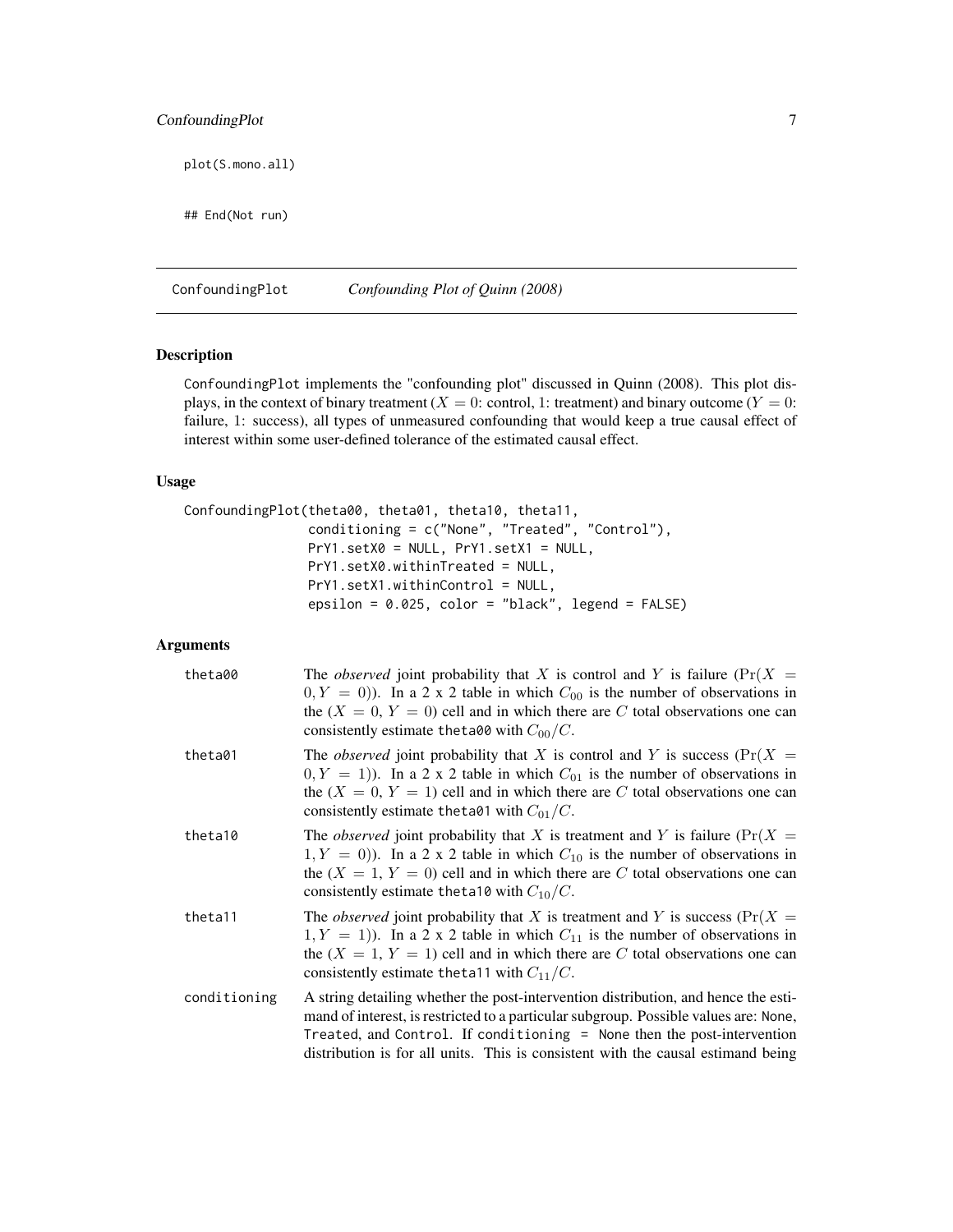the average treatment effect (ATE). If conditioning = Treated then the postintervention is calculated only for just the treated units. This is consistent with the causal estimand being the average treatment effect within the treated (ATT). Finally, if conditioning = Control then the post-intervention distribution is calculated for just the control units. this is consistent with the causal estimand being the average treatment effect within the controls (ATC). Default is None.

PrY1.setX0 Optional value giving the *assumed* probability that a randomly chosen unit will have  $Y = 1$  (success) if its X value is set to 0 (control) by outside intervention. If PrY1.setX0 = NULL (the default) then PrY1.setX0 is set to the *observed* conditional probability that  $Y$  is 1 given that  $X$  is 0. In the terms of Quinn (2008), the reference distribution is the prima facie post-intervention distribution. Setting PrY1.setX0 to some non-NULL value allows one to use reference distributions other than the prima facie post-intervention distribution. This is useful if one wants to start with a particular value for ATE (that is not the prima facie ATE) and see how unmeasured confounding might affect that inference. Only applicable if conditioning = None.

PrY1.setX1 Optional value giving the *assumed* probability that a randomly chosen unit will have  $Y = 1$  (success) if its X value is set to 1 (treatment) by outside intervention. If  $PrY1.setX1 = NULL$  (the default) then  $PrY1.setX1$  is set to the *observed* conditional probability that  $Y$  is 1 given that  $X$  is 1. In the terms of Quinn (2008), the reference distribution is the prima facie post-intervention distribution. Setting PrY1.setX1 to some non-NULL value allows one to use reference distributions other than the prima facie post-intervention distribution. This is useful if one wants to start with a particular value for ATE (that is not the prima facie ATE) and see how unmeasured confounding might affect that inference. Only applicable if conditioning = None.

PrY1.setX0.withinTreated

Optional value giving the *assumed* probability that a randomly chosen unit which received treatment would have  $Y = 1$  (success) if its X value were set to 0 (control) by outside intervention. If PrY1.setX0.withinTreated = NULL (the default) then PrY1.setX0.withinTreated is set to the *observed* conditional probability that  $Y$  is 1 given that  $X$  is 0. In the terms of Quinn (2008), the reference distribution is the prima facie post-intervention distribution. Setting PrY1.setX0.withinTreated to some non-NULL value allows one to use reference distributions other than the prima facie post-intervention distribution. This is useful if one wants to start with a particular value for ATT (that is not the prima facie ATT) and see how unmeasured confounding might affect that inference. Only applicable if conditioning = Treated.

PrY1.setX1.withinControl

Optional value giving the *assumed* probability that a randomly chosen unit which received control would have  $Y = 1$  (success) if its X value were set to 1 (treatment) by outside intervention. If PrY1.setX1.withinControl = NULL (the default) then PrY1.setX1.withinControl is set to the *observed* conditional probability that Y is 1 given that X is 1. In the terms of Quinn (2008), the reference distribution is the prima facie post-intervention distribution. Setting PrY1.setX1.withinControl to some non-NULL value allows one to use reference distributions other than the prima facie post-intervention distribution. This is useful if one wants to start with a particular value for ATC (that is not the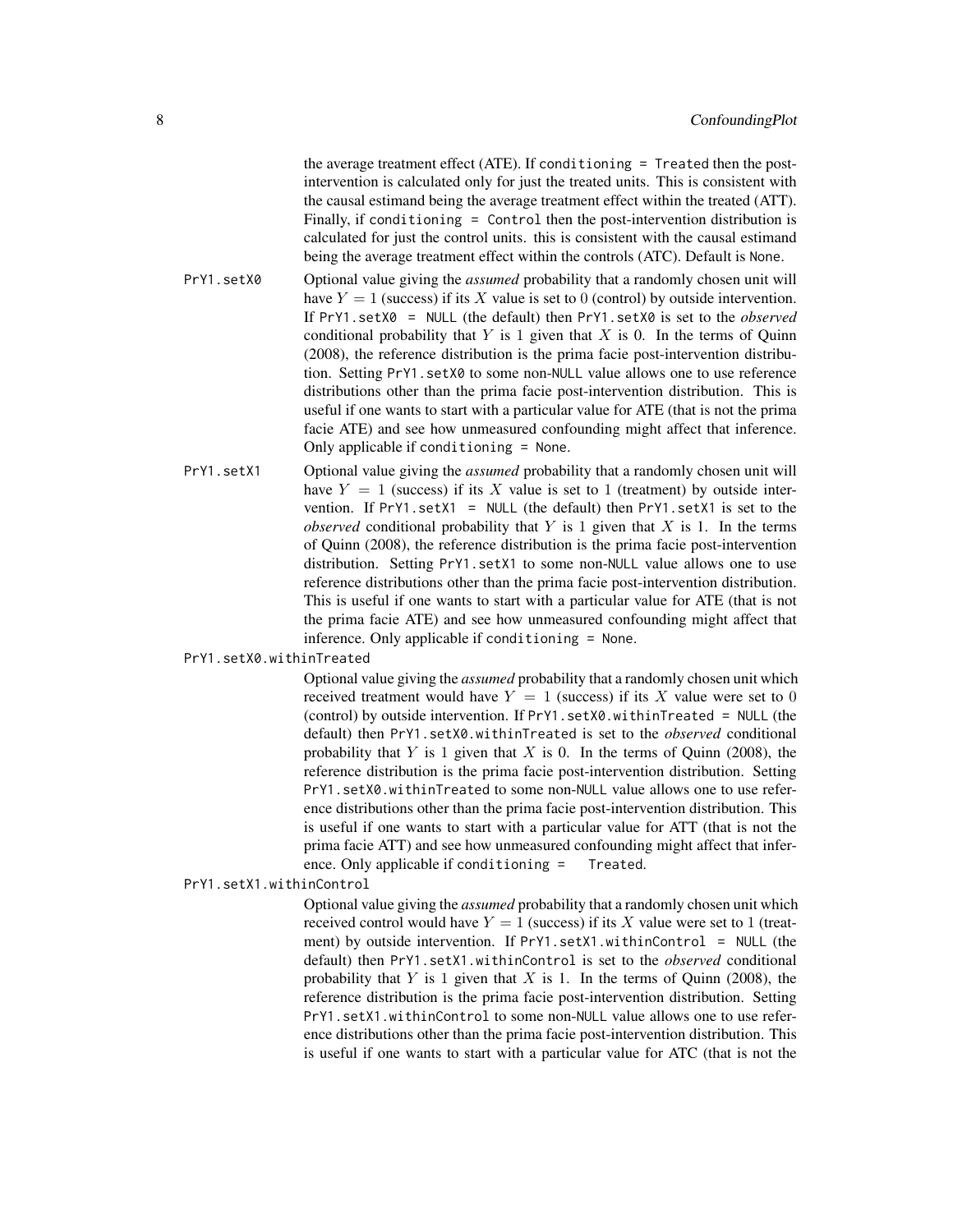<span id="page-8-0"></span>

|         | prima facie ATC) and see how unmeasured confounding might affect that infer-<br>ence. Only applicable if conditioning = Control.                                                                                                                                                                                                                                                                                                                         |
|---------|----------------------------------------------------------------------------------------------------------------------------------------------------------------------------------------------------------------------------------------------------------------------------------------------------------------------------------------------------------------------------------------------------------------------------------------------------------|
| epsilon | A scalar or array of tolerance values between 0 and 1. The plot depicts all re-<br>gions of the space of confounders for which the absolute difference between the<br>true post-intervention distribution and the assumed post-intervention distribu-<br>tion is less than epsilon. See Quinn (2008) for details. If epsilon is an array<br>then color (see below) must also be an array and the various tolerance regions<br>will be overlaid in color. |
| color   | An array of colors for the plotting regions. color must have length equal to the<br>length of epsilon (see above).                                                                                                                                                                                                                                                                                                                                       |
| legend  | Logical value indicating whether a legend should be printed.                                                                                                                                                                                                                                                                                                                                                                                             |

For full details see Quinn (2008).

#### Author(s)

Kevin M. Quinn

## References

Quinn, Kevin M. 2008. "What Can Be Learned from a Simple Table: Bayesian Inference and Sensitivity Analysis for Causal Effects from 2 x 2 and 2 x 2 x K Tables in the Presence of Unmeasured Confounding." Working Paper.

## See Also

[analyze2x2](#page-1-1), [analyze2x2xK](#page-3-1), [ElicitPsi](#page-9-1),

## Examples

```
## Example from Quinn (2008)
## (original data from Oliver and Wolfinger. 1999.
## ``Jury Aversion and Voter Registration.''
## American Political Science Review. 93: 147-152.)
##
## Y=0 Y=1
## X=0 19 143
## X=1 114 473
##
C \le -19 + 143 + 114 + 473theta00 <- 19/C
theta01 <- 143/C
theta10 <- 114/C
theta11 <- 473/C
```
## may have to adjust size of graphics device to make labels readable ConfoundingPlot(theta00=theta00, theta01=theta01,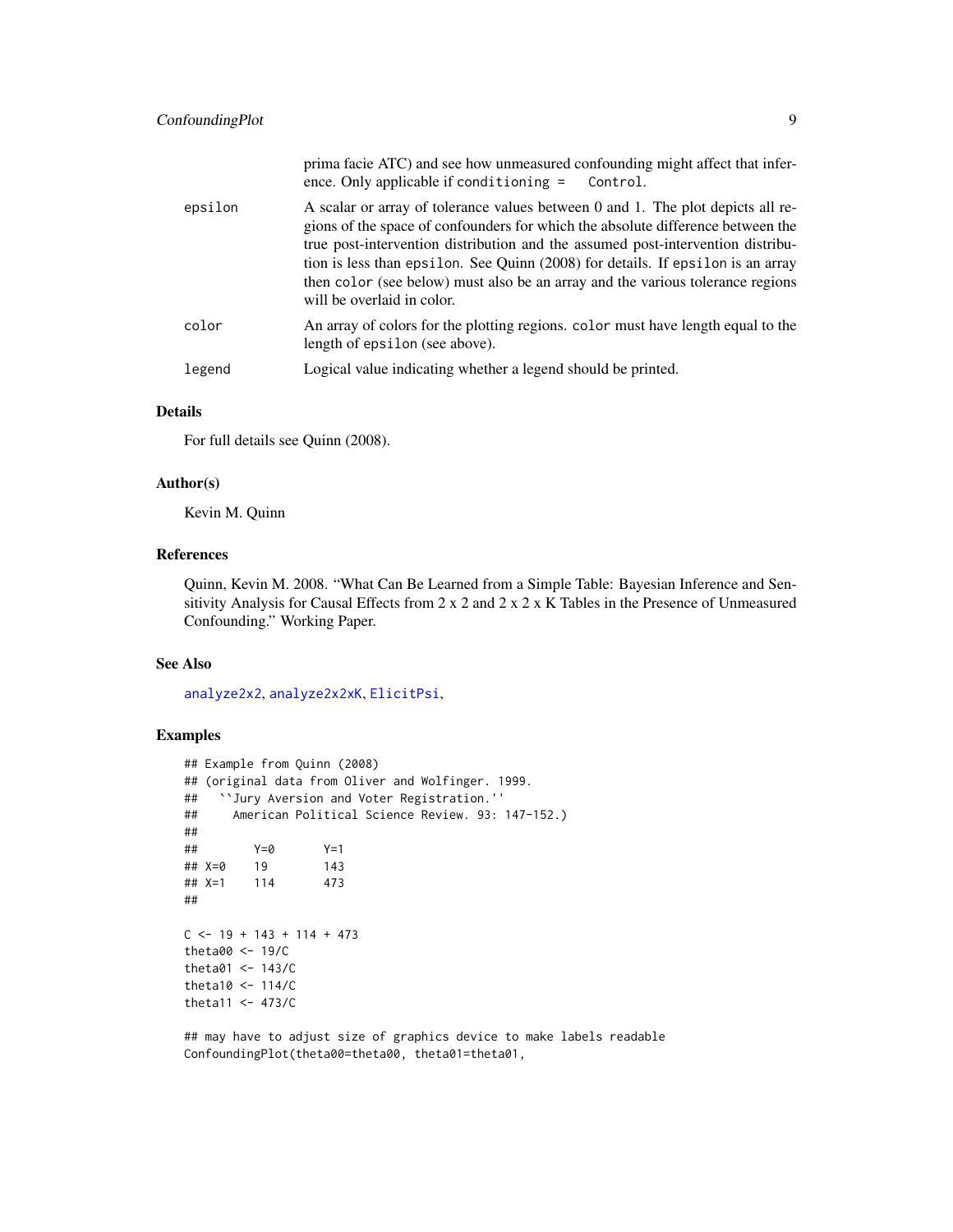```
theta10=theta10, theta11=theta11, legend=TRUE)
## same data but with various epsilons and a legend
## may have to adjust size of graphics device to make labels readable
ConfoundingPlot(theta00=theta00, theta01=theta01,
       theta10=theta10, theta11=theta11,
epsilon=c(.01, .025, .05, .1),
color=c("black", "darkblue", "blue", "cyan"),
legend=TRUE)
## same data but reference distribution is now just within the treated
## may have to adjust size of graphics device to make labels readable
ConfoundingPlot(theta00=theta00, theta01=theta01,
        theta10=theta10, theta11=theta11,
conditioning="Treated", legend=TRUE)
## set PrY1.setX0 and PrY1.setX1 in order to get a reference
## post-intervention distribution that is consistent with
## ATE = -0.2 (note there are many ways to do this)
## may have to adjust size of graphics device to make labels readable
ConfoundingPlot(theta00=theta00, theta01=theta01,
        theta10=theta10, theta11=theta11,
PrY1.setX0=.9, PrY1.setX1=.7,
legend=TRUE)
## another way to get ATE = -0.2## may have to adjust size of graphics device to make labels readable
ConfoundingPlot(theta00=theta00, theta01=theta01,
        theta10=theta10, theta11=theta11,
PrY1.setX0=.85, PrY1.setX1=.65,
legend=TRUE)
## a way to get ATE = -0.2 that is impossible given the observed data
## (note the complete lack of any shaded regions in the left panel of plot)
## may have to adjust size of graphics device to make labels readable
ConfoundingPlot(theta00=theta00, theta01=theta01,
        theta10=theta10, theta11=theta11,
PrY1.setX0=.5, PrY1.setX1=.3,
legend=TRUE)
```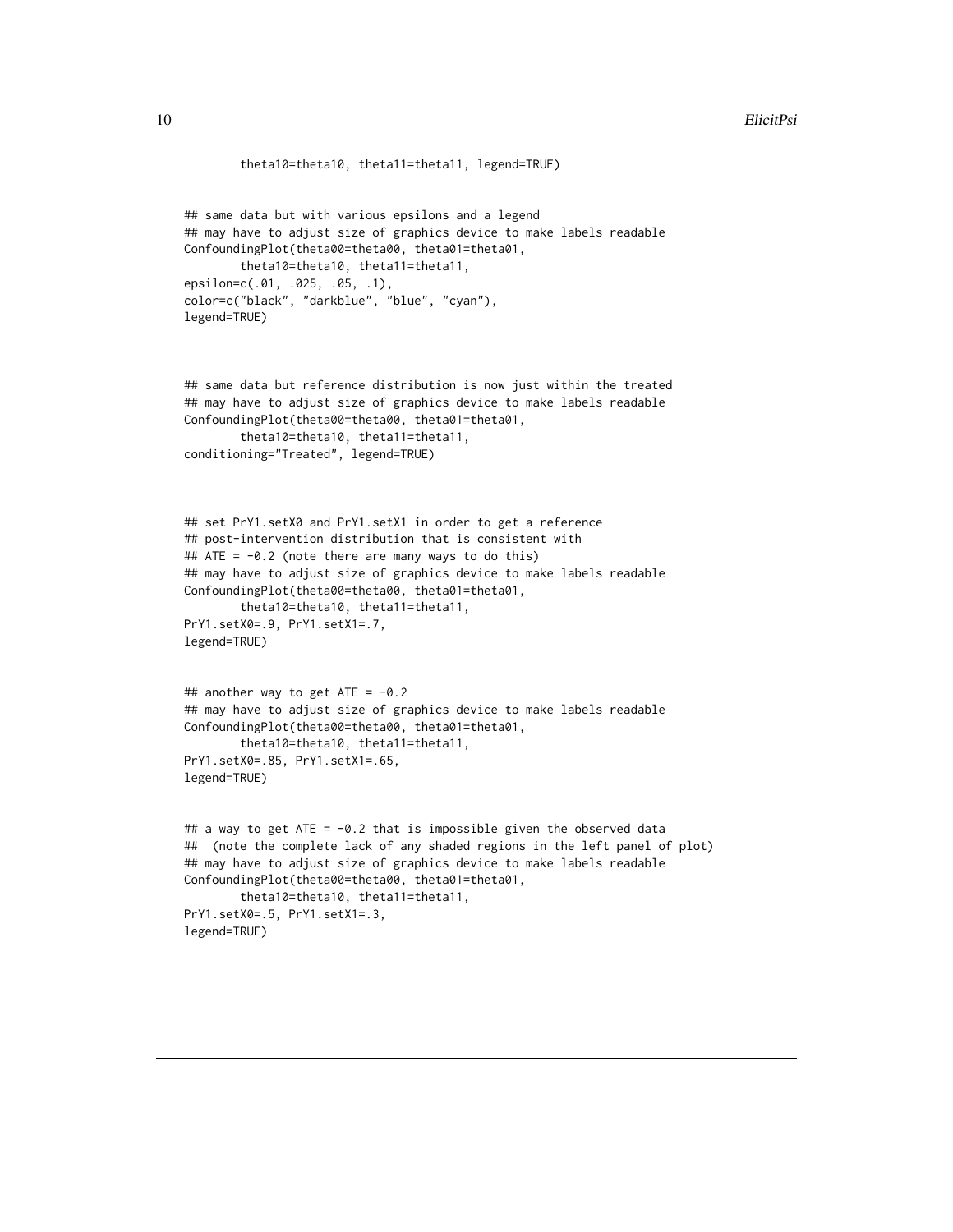<span id="page-10-0"></span>

## Description

ElicitPsi provides a Tcl/Tk graphical user interface that allows users to vary the parameters of the beta prior distributions over the  $\psi$  parameters (the potential outcome distributions within cells of the  $(X, Y)$  table) used by analyze2x2. See Quinn (2008).

## Usage

```
ElicitPsi(C00, C01, C10, C11, maxvalue = 100,
          a00 = 0.25, a01 = 0.25, a10 = 0.25, a11 = 0.25,
          nsamp = 50000, output.object = "output.SimpleTable")
```

| C00           | The number of observations in $(X = 0, Y = 0)$ cell of the table. In other words,<br>the number of observations that received control and failed.                                                                                                 |
|---------------|---------------------------------------------------------------------------------------------------------------------------------------------------------------------------------------------------------------------------------------------------|
| C01           | The number of observations in $(X = 0, Y = 1)$ cell of the table. In other words,<br>the number of observations that received control and succeeded.                                                                                              |
| C10           | The number of observations in $(X = 1, Y = 0)$ cell of the table. In other words,<br>the number of observations that received treatment and failed.                                                                                               |
| C11           | The number of observations in $(X = 1, Y = 1)$ cell of the table. In other words,<br>the number of observations that received treatment and succeeded.                                                                                            |
| maxvalue      | The largest possible value for the parameters of the beta priors that are being<br>elicited. This value is used to set the slider bars appropriately.                                                                                             |
| a00           | One of four parameters (with $a01$ , $a10$ , and $a11$ governing the Dirichlet prior<br>for $\theta$ (the joint probabilities of X and Y). This prior has the effect of adding<br>a00 - 1 observations to the $(X = 0, Y = 0)$ cell of the table. |
| a01           | One of four parameters (with a00, a10, and a11 governing the Dirichlet prior<br>for $\theta$ (the joint probabilities of X and Y). This prior has the effect of adding<br>a01 - 1 observations to the $(X = 0, Y = 1)$ cell of the table.         |
| a10           | One of four parameters (with a00, a01, and a11 governing the Dirichlet prior<br>for $\theta$ (the joint probabilities of X and Y). This prior has the effect of adding<br>a10 - 1 observations to the $(X = 1, Y = 0)$ cell of the table.         |
| a11           | One of four parameters (with a00, a01, and a10 governing the Dirichlet prior<br>for $\theta$ (the joint probabilities of X and Y). This prior has the effect of adding<br>a11 - 1 observations to the $(X = 1, Y = 1)$ cell of the table.         |
| nsamp         | Size of the Monte Carlo sample used to summarize the posterior.                                                                                                                                                                                   |
| output.object | String giving the name of the output object the result are sent to. Default is<br>output.SimpleTable.                                                                                                                                             |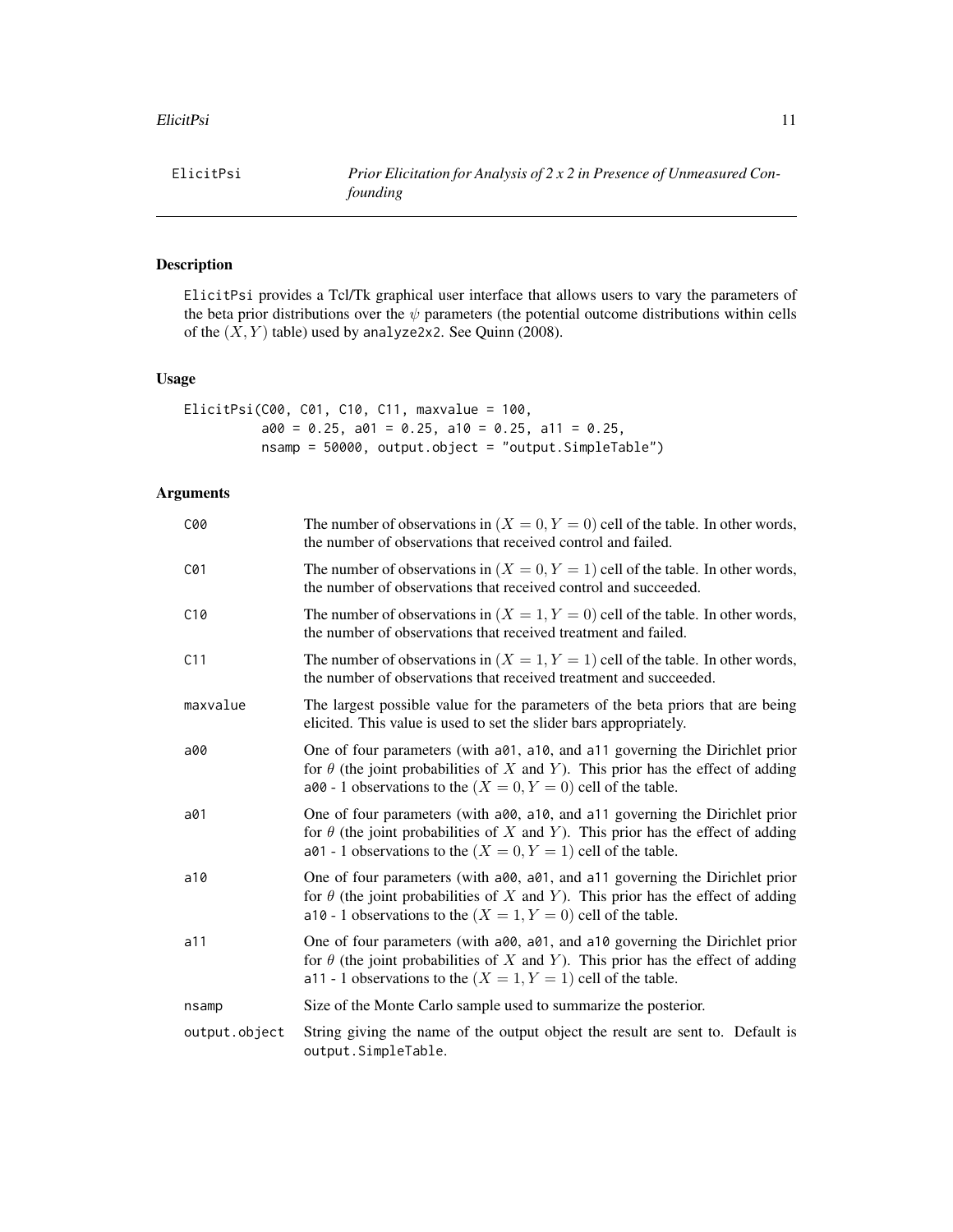See analyze2x2 and Quinn (2008) for details regarding the model and prior specification used.

## Value

While ElicitPsi does not formally have a return value, it does put a number of objects in the global environment. These objects are:

| b00 | One of two parameters (with c00) governing the beta prior for the distribution of<br>potential outcome types within the $(X = 0, Y = 0)$ cell of the table. This prior<br>adds the same information as would be gained from observing b00 - 1 Helped<br>units in the $(X = 0, Y = 0)$ cell of the table.         |
|-----|------------------------------------------------------------------------------------------------------------------------------------------------------------------------------------------------------------------------------------------------------------------------------------------------------------------|
| b01 | One of two parameters (with c01) governing the beta prior for the distribution of<br>potential outcome types within the $(X = 0, Y = 1)$ cell of the table. This prior<br>adds the same information as would be gained from observing b01 - 1 Always<br>Succeed units in the $(X = 0, Y = 1)$ cell of the table. |
| b10 | One of two parameters (with c10) governing the beta prior for the distribution<br>of potential outcome types within the $(X = 1, Y = 0)$ cell of the table. This<br>prior adds the same information as would be gained from observing b10 - 1 Hurt<br>units in the $(X = 1, Y = 0)$ cell of the table.           |
| b11 | One of two parameters (with c11) governing the beta prior for the distribution of<br>potential outcome types within the $(X = 1, Y = 1)$ cell of the table. This prior<br>adds the same information as would be gained from observing b11 - 1 Always<br>Succeed units in the $(X = 1, Y = 1)$ cell of the table. |
| c00 | One of two parameters (with b00) governing the beta prior for the distribution of<br>potential outcome types within the $(X = 0, Y = 0)$ cell of the table. This prior<br>adds the same information as would be gained from observing b00 - 1 Never<br>Succeed units in the $(X = 0, Y = 0)$ cell of the table.  |
| c01 | One of two parameters (with b01) governing the beta prior for the distribution<br>of potential outcome types within the $(X = 0, Y = 1)$ cell of the table. This<br>prior adds the same information as would be gained from observing c01 - 1 Hurt<br>units in the $(X = 0, Y = 1)$ cell of the table.           |
| c10 | One of two parameters (with b10) governing the beta prior for the distribution of<br>potential outcome types within the $(X = 1, Y = 0)$ cell of the table. This prior<br>adds the same information as would be gained from observing c10 - 1 Never<br>Succeed units in the $(X = 1, Y = 0)$ cell of the table.  |
| c11 | One of two parameters (with b11) governing the beta prior for the distribution of<br>potential outcome types within the $(X = 1, Y = 1)$ cell of the table. This prior<br>adds the same information as would be gained from observing b11 - 1 Helped<br>units in the $(X = 1, Y = 1)$ cell of the table.         |
|     |                                                                                                                                                                                                                                                                                                                  |

In addition, if the user presses the Calculate Effects button, analyze2x2 is called with the current values of prior parameters. The output from analyze2x2 is written to an object in the global environment with the name given by the output.object argument (see argument list above).

#### Author(s)

Kevin M. Quinn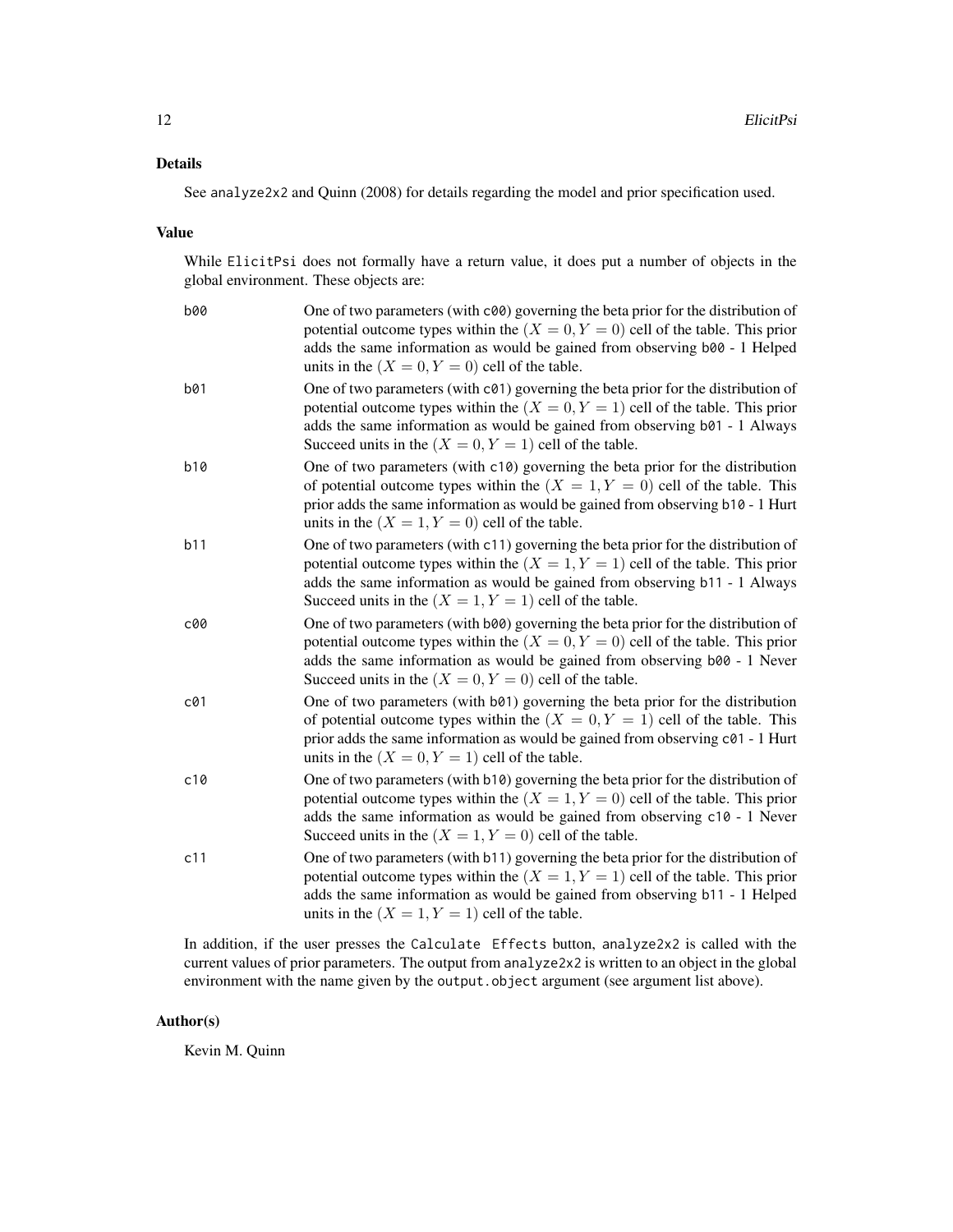## <span id="page-12-0"></span>is.SimpleTable 13

## References

Quinn, Kevin M. 2008. "What Can Be Learned from a Simple Table: Bayesian Inference and Sensitivity Analysis for Causal Effects from 2 x 2 and 2 x 2 x K Tables in the Presence of Unmeasured Confounding." Working Paper.

#### See Also

[ConfoundingPlot](#page-6-1), [analyze2x2xK](#page-3-1), [analyze2x2xK](#page-3-1), [summary.SimpleTable](#page-15-1), [plot.SimpleTable](#page-13-1)

## Examples

```
## Not run:
## Example from Quinn (2008)
## (original data from Oliver and Wolfinger. 1999.
## ``Jury Aversion and Voter Registration.''
## American Political Science Review. 93: 147-152.)
##
## Y=0 Y=1
## X=0 19 143
## X=1 114 473
##
ElicitPsi(C00=19, C01=143, C10=114, C11=473, output.object="output.2x2")
## End(Not run)
```
is.SimpleTable *Is object of class SimpleTable?*

## Description

Checks to see if object is of class SimpleTable.

#### Usage

```
is.SimpleTable(S)
```
#### Arguments

S An object to be checked.

## Value

A logical value equal to TRUE if S is of class SimpleTable and FALSE otherwise.

#### Author(s)

Kevin M. Quinn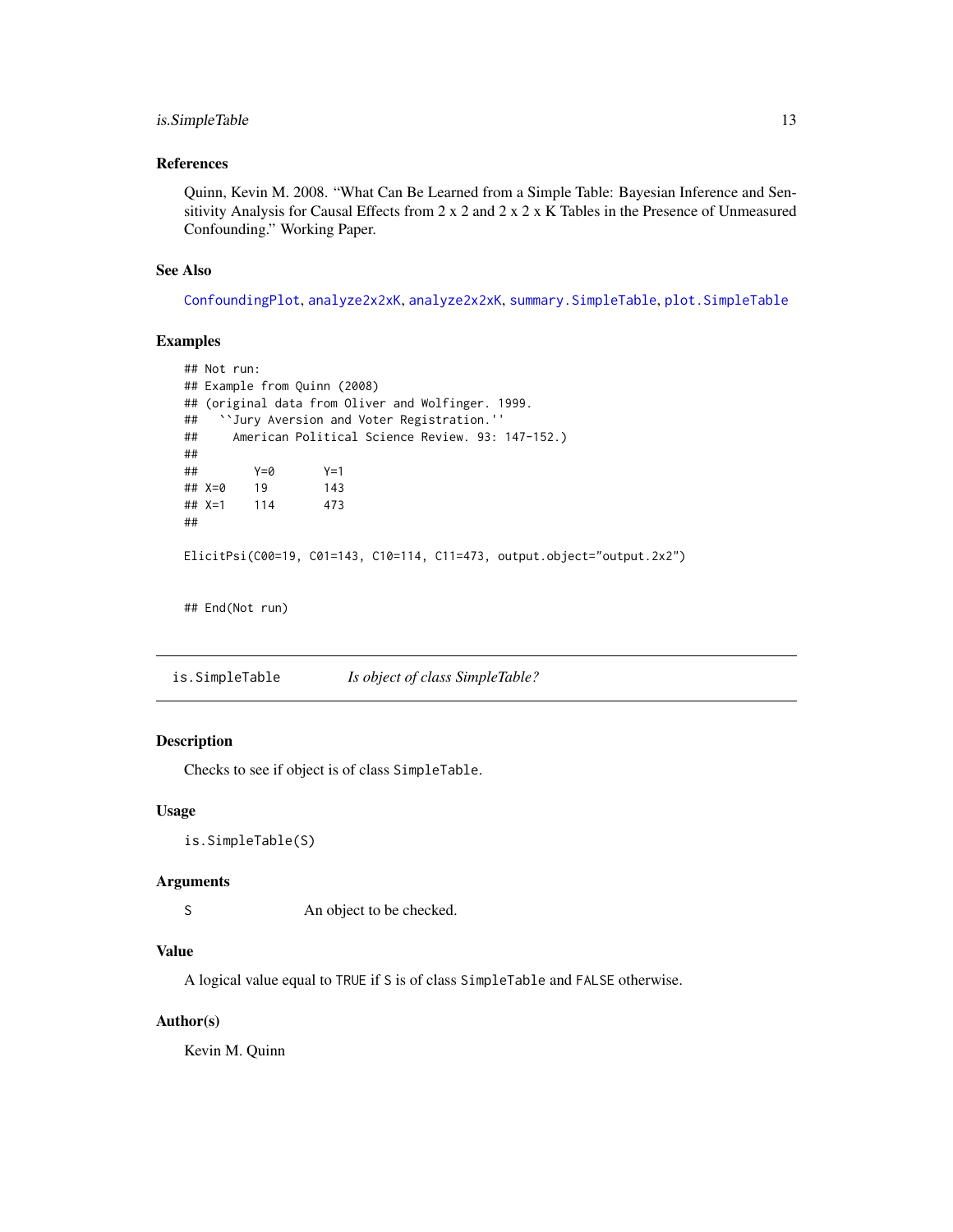#### <span id="page-13-0"></span>References

Quinn, Kevin M. 2008. "What Can Be Learned from a Simple Table: Bayesian Inference and Sensitivity Analysis for Causal Effects from 2 x 2 and 2 x 2 x K Tables in the Presence of Unmeasured Confounding." Working Paper.

#### See Also

[ConfoundingPlot](#page-6-1), [analyze2x2xK](#page-3-1), [ElicitPsi](#page-9-1), [summary.SimpleTable](#page-15-1), [plot.SimpleTable](#page-13-1)

<span id="page-13-1"></span>plot.SimpleTable *Summary plots of SimpleTable objects.*

#### Description

plot.SimpleTable summarizes a SimpleTable object by plotting the psterior density of the prima facie and sensitivity analysis causal effects.

### Usage

```
## S3 method for class 'SimpleTable'
plot(x, estimand = c("ATE", "ATT", "ATC", "RR", "RRT", "RRC",
                                 "logRR", "logRRT", "logRRC"),
                 percent = 95, plot.bounds = TRUE, plot.pf = TRUE,
                 plot.sens = TRUE, plot.prior = FALSE,
                 color.bounds = "cyan",
                 color1.pf = "lawngreen", color2.pf = "green",
                 color1.sens = "magenta3", color2.sens = "purple4",
                 color.prior = "lightgray", ymax = NULL, ...)
```

| X           | An object of class SimpleTable produced by analyze2x2 or analyze2x2xK<br>that is to be graphically summarized.                                                                                                                                                                                                                                                                                                  |
|-------------|-----------------------------------------------------------------------------------------------------------------------------------------------------------------------------------------------------------------------------------------------------------------------------------------------------------------------------------------------------------------------------------------------------------------|
| estimand    | The causal estimand of interest. Options include: ATE (average treatment effect),<br>ATT (average treatment effect on the treated), ATC (average treatment effect on<br>the controls), RR (relative risk), RRT (relative risk on the treated), RRC (relative<br>risk on the controls), logRR (log relative risk), logRRT (log relative risk on the<br>treated), and logRRC (log relative risk on the controls). |
| percent     | A number between 0 and 100 (exclusive) giving the size of the highest posterior<br>density regions to be calculated and plotted. Default value is 95.                                                                                                                                                                                                                                                           |
| plot.bounds | Logical value indicating whether the large-sample nonparametric bounds should<br>be plotted. Default value is TRUE.                                                                                                                                                                                                                                                                                             |
| plot.pf     | Logical value indicating whether the posterior density of the prima facie causal<br>effect should be plotted. Default value is TRUE.                                                                                                                                                                                                                                                                            |
| plot.sens   | Logical value indicating whether the posterior density of the sensitivity analysis<br>causal effect should be plotted. Default value is TRUE.                                                                                                                                                                                                                                                                   |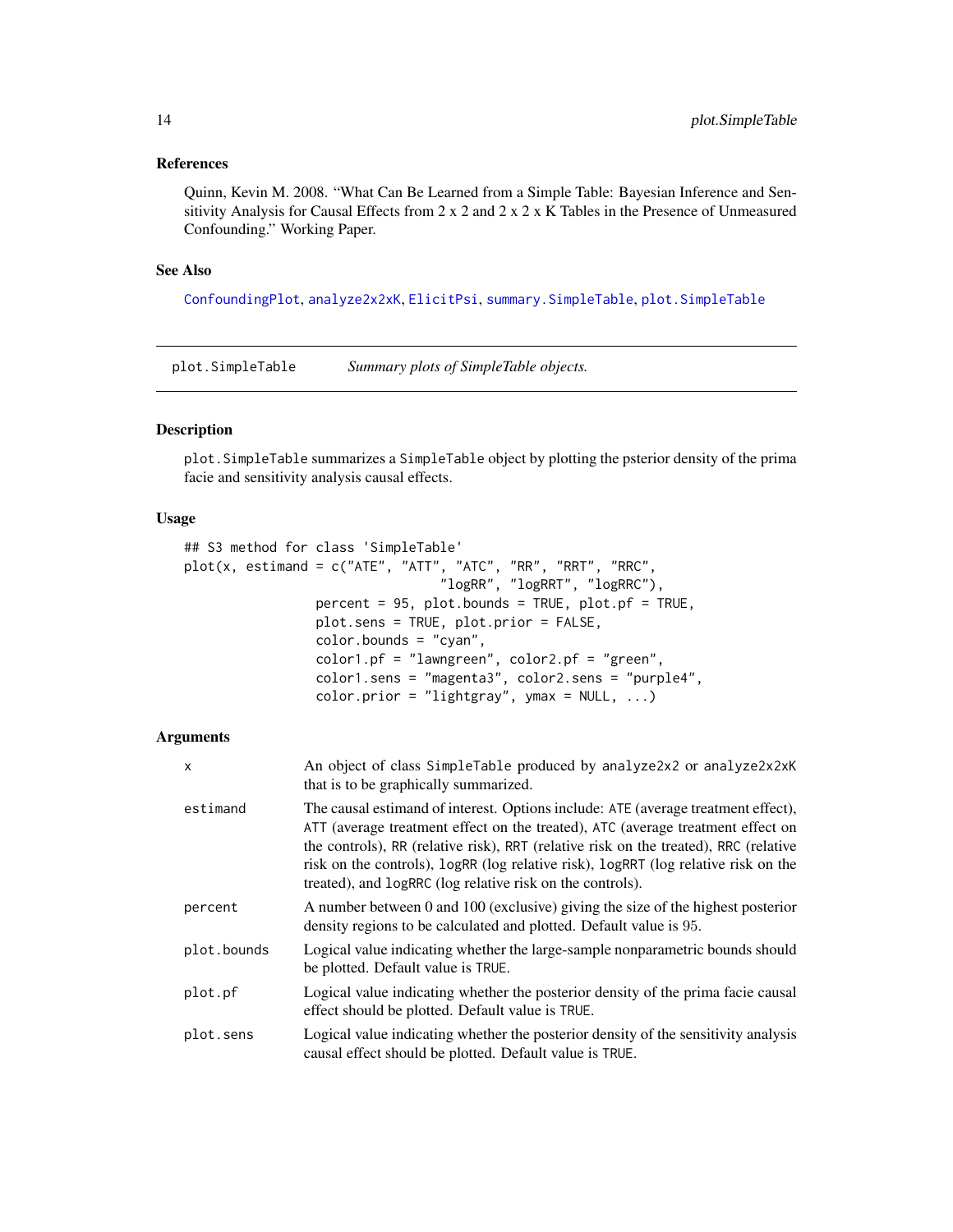<span id="page-14-0"></span>

| plot.prior   | Logical value indicating whether the prior density of the causal effect of interest<br>should be plotted. Default value is FALSE.                                                                                    |
|--------------|----------------------------------------------------------------------------------------------------------------------------------------------------------------------------------------------------------------------|
| color.bounds | The color of the line segment depicting the large-sample nonparametric bounds.<br>Default value is cyan.                                                                                                             |
| color1.pf    | The color of the prima facie posterior density in regions outside the percent $\%$<br>highest posterior density region. Default value is lawngreen.                                                                  |
| color2.pf    | The color of the prima facie posterior density in regions inside the percent $\%$<br>highest posterior density region. Default value is green.                                                                       |
| color1.sens  | The color of the sensitivity analysis posterior density in regions outside the<br>percent% highest posterior density region. Default value is magenta3.                                                              |
| color2.sens  | The color of the sensitivity analysis posterior density in regions inside the percent $\%$<br>highest posterior density region. Default value is purple4.                                                            |
| color.prior  | The color of the prior density of the causal effect of interest. Default value is<br>lightgray.                                                                                                                      |
| ymax         | The maximum height of the y-axis. If NULL (the default) then ymax is taken to<br>be the maximum ordinate of the prima facie posterior density, the sensitivity<br>analysis posterior density, and the prior density. |
| $\ddotsc$    | Other arguments to be passed.                                                                                                                                                                                        |

See Quinn (2008) for the a description of these plots along with the associated terminology and notation.

## Author(s)

Kevin M. Quinn

## References

Quinn, Kevin M. 2008. "What Can Be Learned from a Simple Table: Bayesian Inference and Sensitivity Analysis for Causal Effects from 2 x 2 and 2 x 2 x K Tables in the Presence of Unmeasured Confounding." Working Paper.

## See Also

[ConfoundingPlot](#page-6-1), [analyze2x2](#page-1-1), [analyze2x2xK](#page-3-1), [ElicitPsi](#page-9-1), [summary.SimpleTable](#page-15-1)

## Examples

```
## Not run:
## Example from Quinn (2008)
## (original data from Oliver and Wolfinger. 1999.
## ``Jury Aversion and Voter Registration.''
## American Political Science Review. 93: 147-152.)
##
## Y=0 Y=1
## X=0 19
```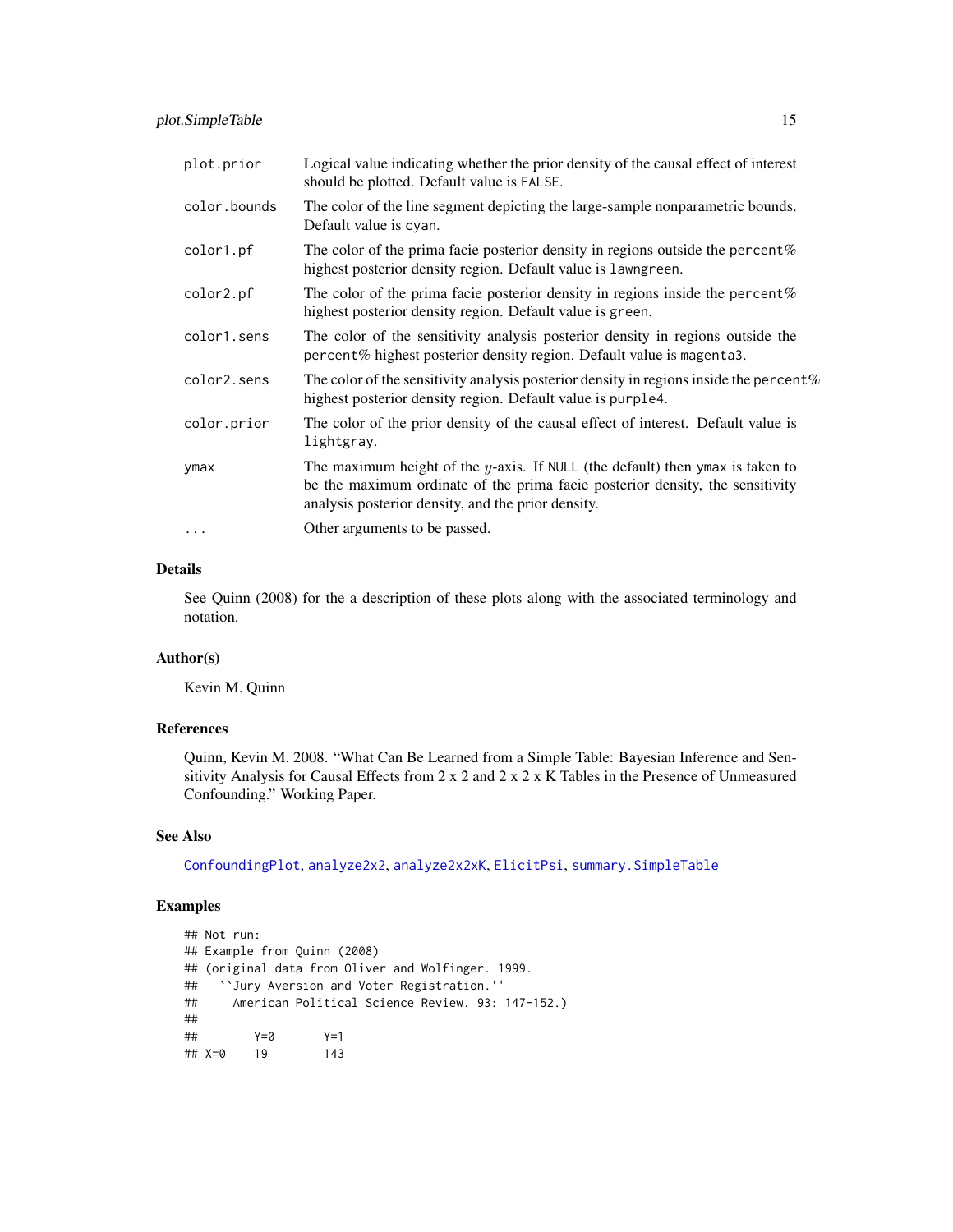```
## X=1 114 473
##
## a prior belief in an essentially negative monotonic treatment effect
S.mono <- analyze2x2(C00=19, C01=143, C10=114, C11=473,
                    a00=.25, a01=.25, a10=.25, a11=.25,
     b00=0.02, c00=10, b01=25, c01=3,
                    b10=3, c10=25, b11=10, c11=0.02)
## ATE (the default)
plot(S.mono)
## ATC instead of ATE
plot(S.mono, estimand="ATC")
## different colors
plot(S.mono, estimand="ATC", color1.pf="red", color2.pf="blue",
     color1.sens="gray", color2.sens="orange")
## End(Not run)
```
<span id="page-15-1"></span>summary.SimpleTable *Summary of SimpleTable objects*

#### Description

summary.SimpleTable summarizes a SimpleTable object by printing the mode, mean, standard deviation, and percent% highest density region of the prima facie and sensitivity analysis posterior densities. Large-sample nonparametric bounds for the estimand of interest are also reported. Summaries of the prior distribution are also reported in situations where these summaries are numerically stable.

#### Usage

```
## S3 method for class 'SimpleTable'
summary(object, estimand = c("ATE", "ATT", "ATC",
                                          "RR", "RRT", "RRC",
                                          "logRR", "logRRT", "logRRC"),
                    percent = 95, ...)
```

| object   | An object of class SimpleTable produced by analyze2x2 or analyze2x2xK<br>that is to be summarized.                                                                                                                                                                                                                                                                                                              |
|----------|-----------------------------------------------------------------------------------------------------------------------------------------------------------------------------------------------------------------------------------------------------------------------------------------------------------------------------------------------------------------------------------------------------------------|
| estimand | The causal estimand of interest. Options include: ATE (average treatment effect),<br>ATT (average treatment effect on the treated), ATC (average treatment effect on<br>the controls), RR (relative risk), RRT (relative risk on the treated), RRC (relative<br>risk on the controls), logRR (log relative risk), logRRT (log relative risk on the<br>treated), and logRRC (log relative risk on the controls). |

<span id="page-15-0"></span>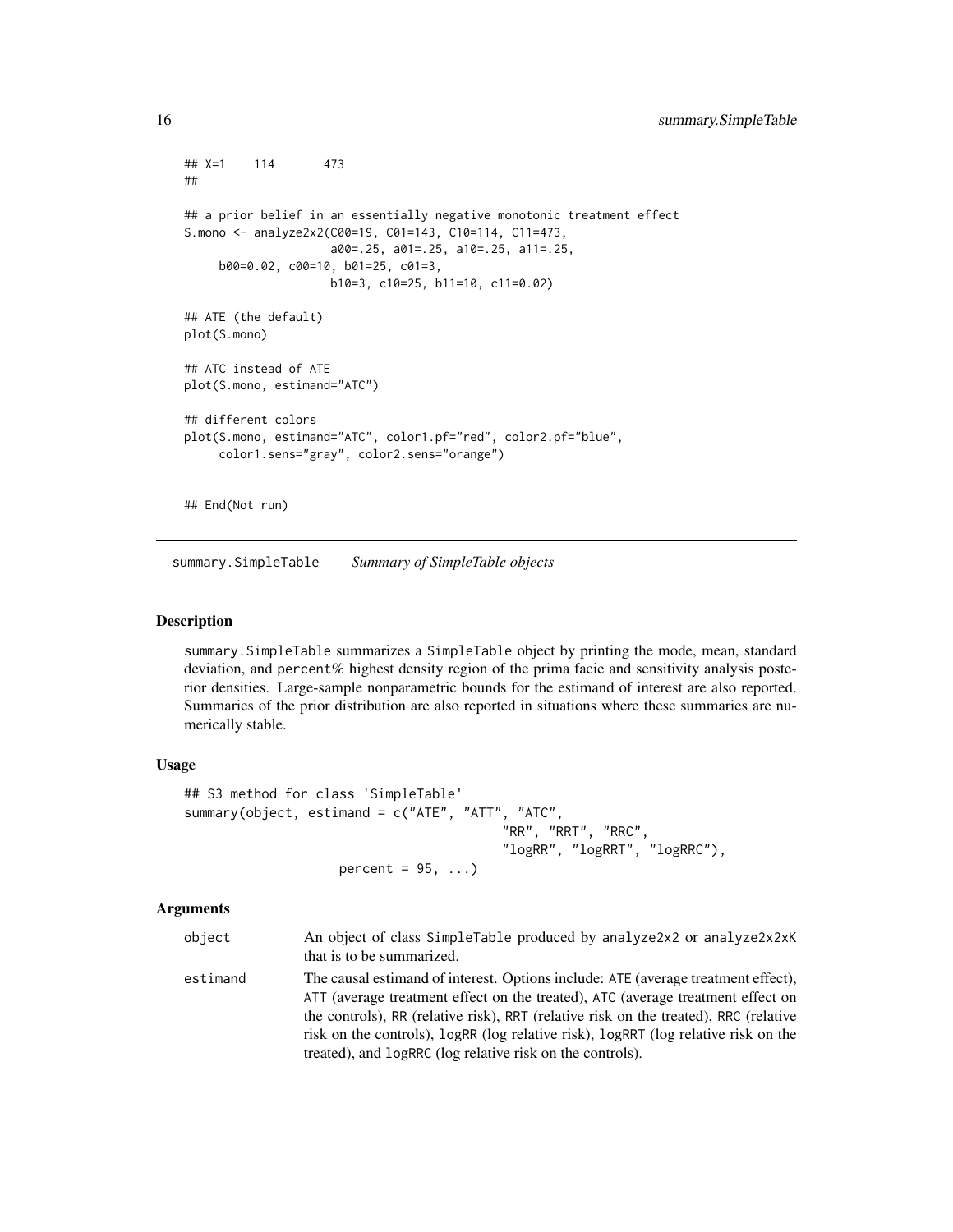<span id="page-16-0"></span>

| percent                 | A number between 0 and 100 (exclusive) giving the size of the highest posterior |
|-------------------------|---------------------------------------------------------------------------------|
|                         | density regions to be calculated and printed. Default value is 95.              |
| $\cdot$ $\cdot$ $\cdot$ | Other arguments to be passed.                                                   |

See Quinn (2008) for the a description of these plots along with the associated terminology and notation.

#### Author(s)

Kevin M. Quinn

#### References

Quinn, Kevin M. 2008. "What Can Be Learned from a Simple Table: Bayesian Inference and Sensitivity Analysis for Causal Effects from 2 x 2 and 2 x 2 x K Tables in the Presence of Unmeasured Confounding." Working Paper.

## See Also

[ConfoundingPlot](#page-6-1), [analyze2x2](#page-1-1), [analyze2x2xK](#page-3-1), [ElicitPsi](#page-9-1), [plot.SimpleTable](#page-13-1)

#### Examples

```
## Not run:
## Example from Quinn (2008)
## (original data from Oliver and Wolfinger. 1999.
## ``Jury Aversion and Voter Registration.''
## American Political Science Review. 93: 147-152.)
##
## Y=0 Y=1
## X=0 19 143
## X=1 114 473
##
## a prior belief in an essentially negative monotonic treatment effect
S.mono <- analyze2x2(C00=19, C01=143, C10=114, C11=473,
                   a00=.25, a01=.25, a10=.25, a11=.25,
    b00=0.02, c00=10, b01=25, c01=3,
                   b10=3, c10=25, b11=10, c11=0.02)
## ATE (the default)
summary(S.mono)
## ATC instead of ATE
summary(S.mono, estimand="ATC")
## End(Not run)
```